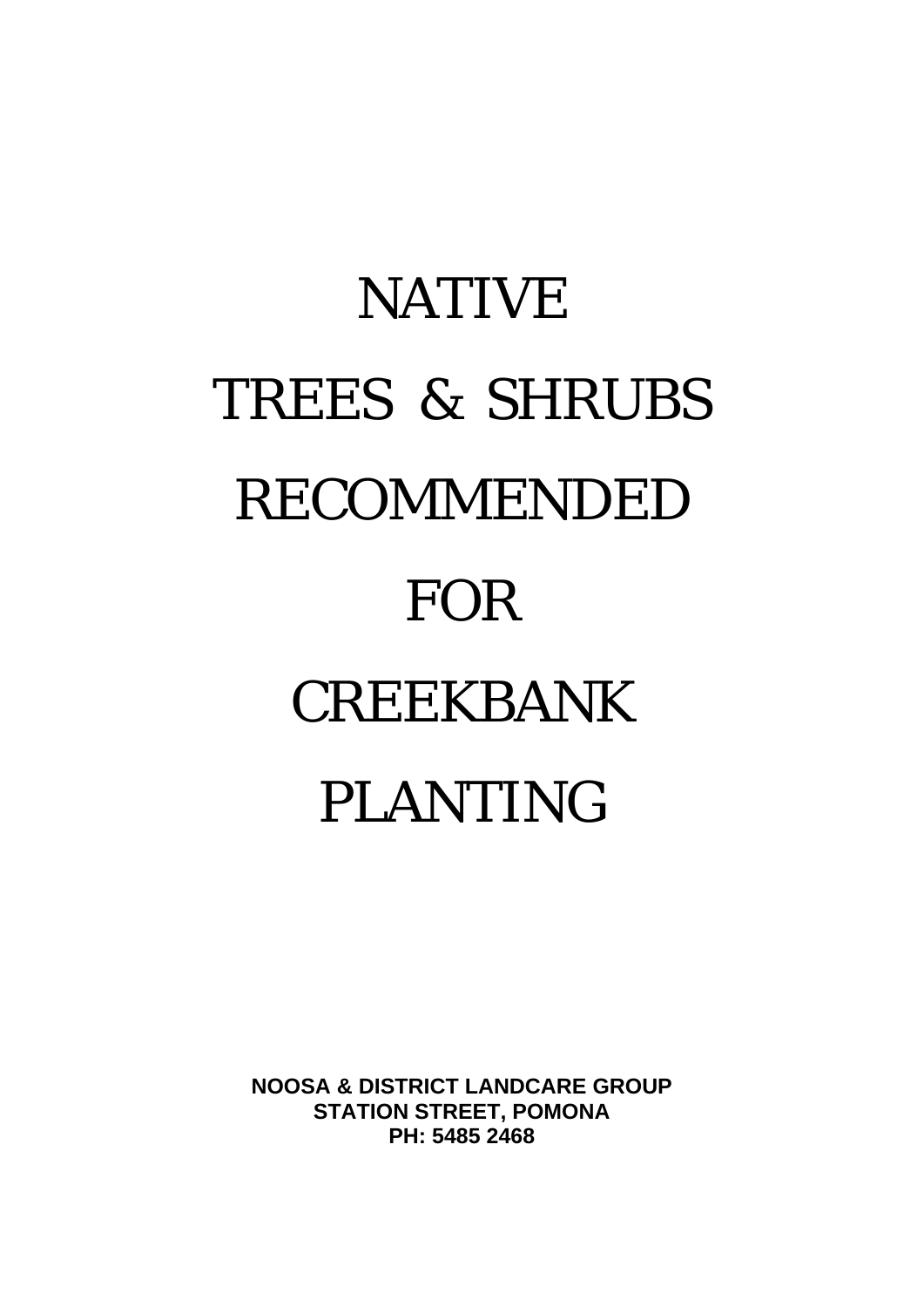# **Creek bank planting guidelines and hints**

#### Vegetation along creeks has many important functions. It BINDS and HOLDS THE BANKS TOGETHER and REDUCES THE VELOCITY of water which would otherwise eat away unprotected banks.

Creek bank vegetation has other values too. Vegetation:

- helps to improve water quality,
- provides habitat and food for birds, fish and other wildlife,
- provides shade and shelter and
- is a source of recreational and scenic amenity.

Different types of vegetation naturally establish and thrive on different parts of the creek bank.

For instance, the plants that naturally grow on the water's edge (e.g. weeping lilly pillys, tea trees, weeping bottle brushes and water gums) are adapted to cope with fluctuating water levels and in periods of high flow will in most cases bend over without damaging banks. In fact, by providing resistance against flowing water the vegetation on the lower bank absorbs energy and protects the bank from scour.

Other plants naturally belong further up the bank profile (e.g. gum trees) and act to bind the soil deeply while others grow all over the banks (e.g. mat rushes) and protect the bank soils with their fibrous root systems.

These factors are important to consider when deciding 'which plant where?' in your revegetation efforts.

## **Structural diversity and plant positioning are important**

#### UPPER BANK

Large trees with deep root systems and shrubs bind the soil deeply, while groundcovers filter run-off from adjacent land uses.

e.g. gum trees, hoop pine, crows ash,

#### swamp box. **MIDDLE BANK**

A good mix of trees, shrubs and groundcovers bind bank soils and reduce flow during floods, thus protecting against erosion. Shade and debris from these plants help to maintain creek health.

e.g. wattles, figs, tea trees, she-oaks.

#### **LOWER BANK**

**CREEK** 

Trees, shrubs and groundcovers with matted root systems and flexible branches protect the bank from undercutting and scour. These plants are tolerant of periodic inundation and are very important for bank protection.

e.g. bottlebrush, tea trees, mat rush, weeping lilly pilly, rushes, sedges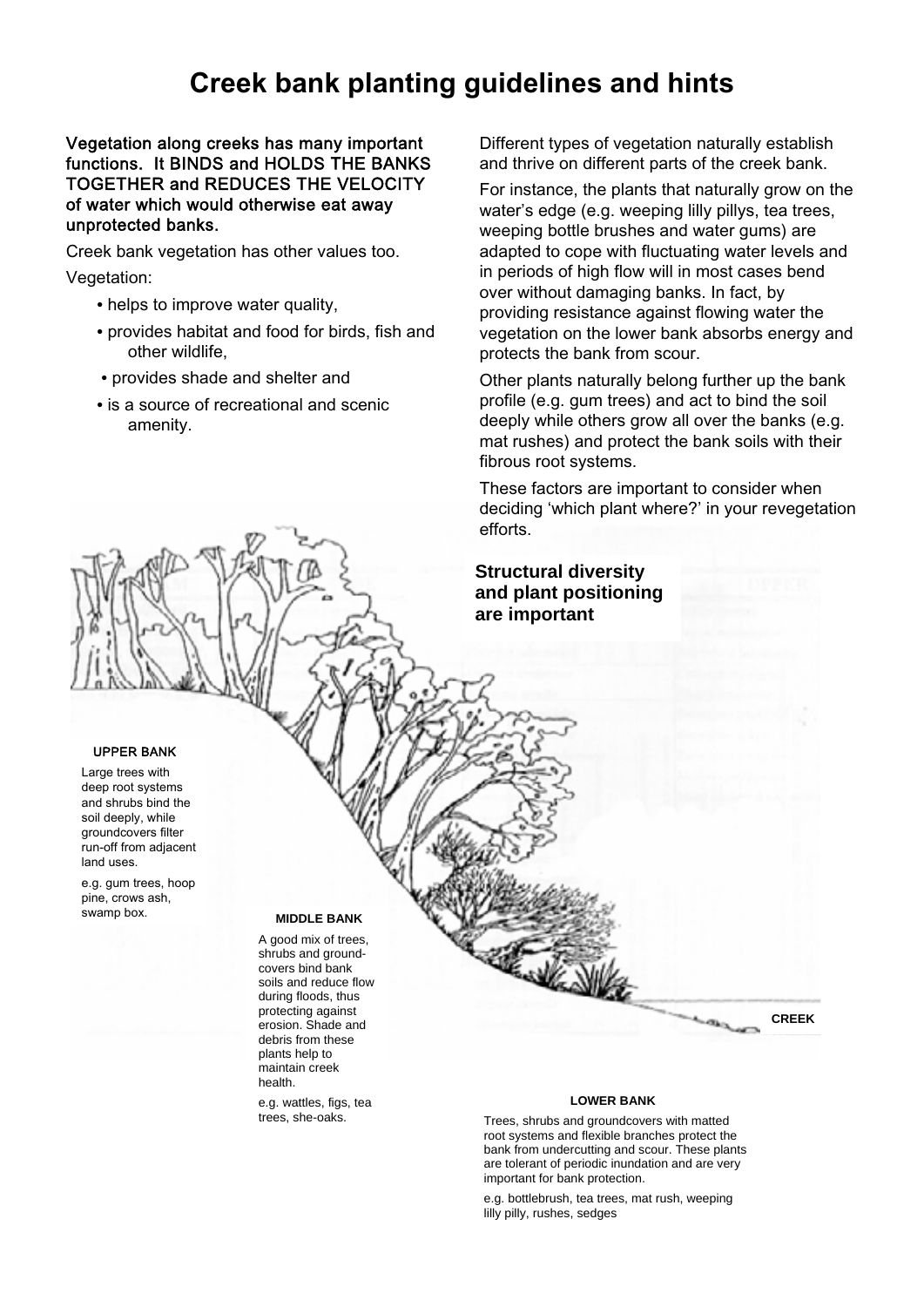# **A guide to planting on creek banks**

Good planning increases your chances of achieving your goals. The following information will help you make your project a success and avoid some of the pitfalls associated with ad hoc planting.

**Choose appropriate species** for the site and plan where on the bank they are to be planted. Plants can be obtained by:

- collecting local seed and propagating on-farm, which may save on establishment costs, and/or,
- obtaining local native plants from an accredited nursery.

**Plan when to plant.** Aim to plant a few months before the wet season starts and irrigate OR plant towards the end of the wet season. If planting in the dry season then irrigation will be essential.

## **Control all competitive factors** at the site by:

- spot spraying grasses with a knockdown herbicide (e.g. Roundup biactive ®).
- stem-injecting woody weeds.
- fencing the site and managing stock access.

#### **Choose planting method:**

#### • **Direct transplant**

Seedlings of many species can be directly transplanted from the creek bed to the banks. Alternatively they can be grown on in pots for planting during optimal conditions when the plants are more advanced.

#### • **Direct seeding**

Some plants (e.g. wattles, bottlebrush, tea trees, rushes, lilly pillys, gums and she-oaks) can be sown directly onto the site where you want them to grow. This requires viable seed, a well prepared seed bed, and 3-5 days of moist, warm conditions.

#### • **Division**

Mature clumps of many tufted plants (e.g. mat rushes, sedges) can be dug up, divided and directly transplanted into moist soil or gravel. Alternatively they can be grown on in pots for planting during optimal conditions when the plants are more advanced.

## **Choose planting layouts:**

• **Belts**

Space plants 1-2m apart. High initial maintenance effort.

• **Rows**

Rows should be perpendicular to the direction of flow. Space rows to allow maintenance.

• **Clumps**

Most natural outcome. Relies on some natural regeneration. Plants 1m apart in dense clumps. Easiest maintenance.

**Follow-up maintenance** will be required to ensure longterm success. Keep seedlings above the height of weeds. Fertilize and irrigate as necessary. Fence repair and replacement planting may be required after flooding.

**Keep good planting records** including photographs, plant survival rates, techniques used, and the effectiveness of these techniques in meeting the desired outcomes. This information will be invaluable for assisting other landholders involved in similar projects.